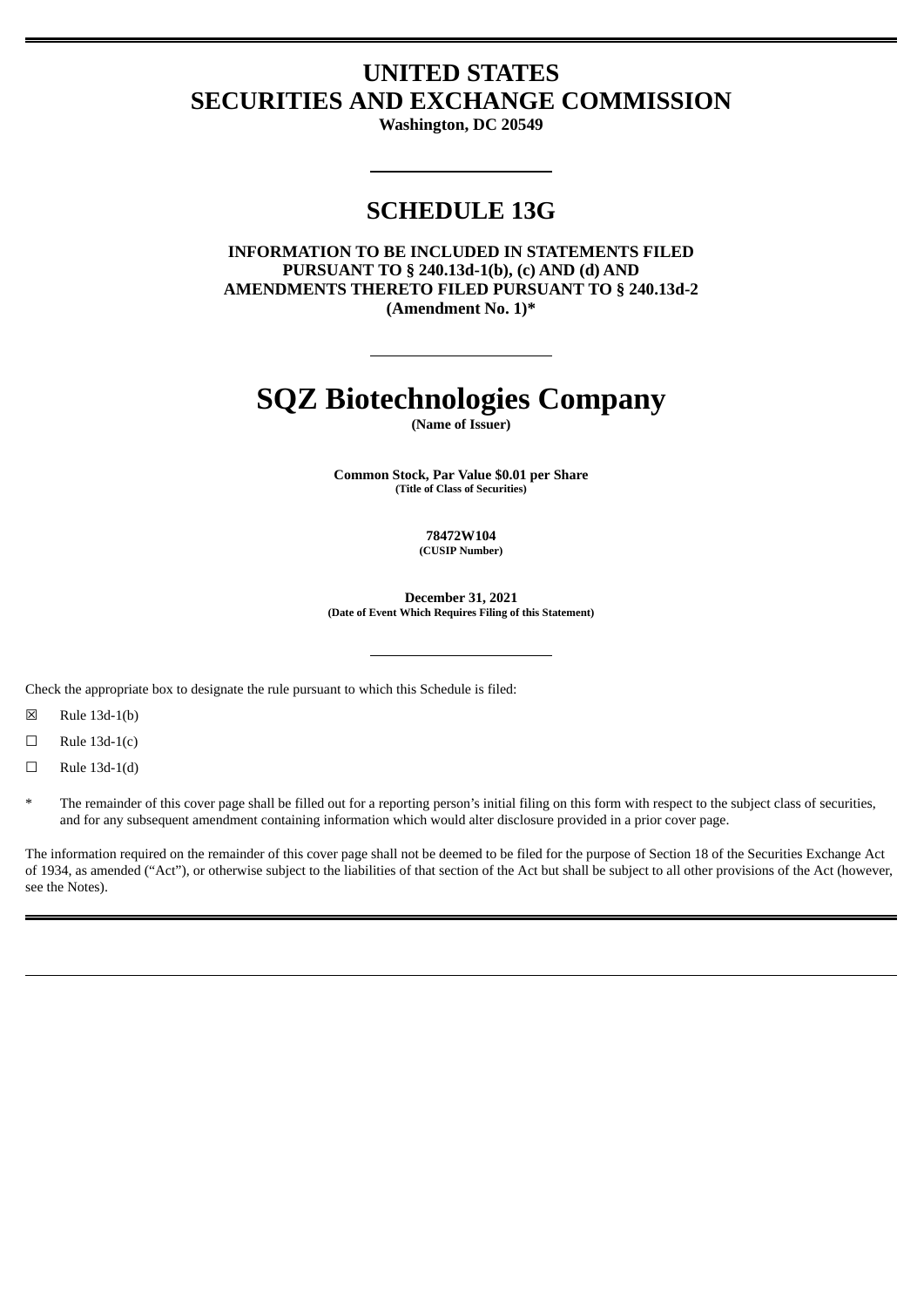| 1.  |                                                                             |    | Name of reporting persons                                      |
|-----|-----------------------------------------------------------------------------|----|----------------------------------------------------------------|
|     |                                                                             |    | American International Group, Inc.                             |
| 2.  | (a) $\Box$                                                                  |    | Check the appropriate box if a member of a group<br>(b) $\Box$ |
| 3.  | SEC use only                                                                |    |                                                                |
| 4.  |                                                                             |    | Citizenship or place of organization                           |
|     |                                                                             |    | Incorporated under the laws of the State of Delaware           |
|     |                                                                             | 5. | Sole voting power                                              |
|     | Number of                                                                   |    | $\bf{0}$                                                       |
|     | shares<br>beneficially                                                      | 6. | Shared voting power                                            |
|     | owned by                                                                    |    | 2,529,272                                                      |
|     | each<br>reporting                                                           | 7. | Sole dispositive power                                         |
|     | person                                                                      |    | $\mathbf{0}$                                                   |
|     | with                                                                        | 8. | Shared dispositive power                                       |
|     |                                                                             |    | 2,529,272                                                      |
| 9.  |                                                                             |    | Aggregate amount beneficially owned by each reporting person   |
|     | 2,529,272                                                                   |    |                                                                |
| 10. | Check box if the aggregate amount in Row (9) excludes certain shares $\Box$ |    |                                                                |
| 11. |                                                                             |    | Percent of class represented by amount in Row (9)              |
|     | 9.0%                                                                        |    |                                                                |
| 12. |                                                                             |    | Type of reporting person                                       |
|     | HC                                                                          |    |                                                                |
|     |                                                                             |    |                                                                |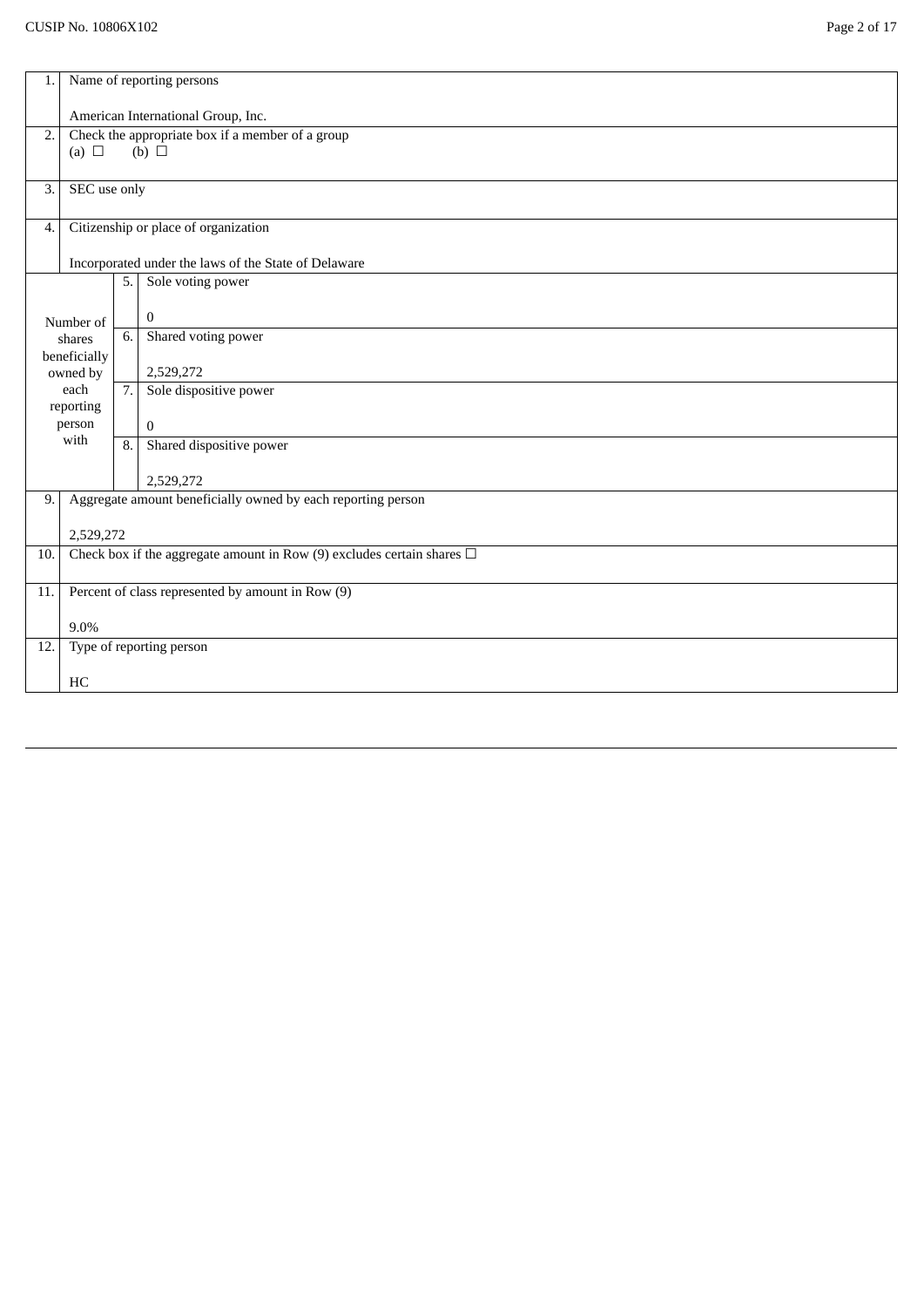| 1.  |                                                                                    |                  | Name of reporting persons                                      |  |
|-----|------------------------------------------------------------------------------------|------------------|----------------------------------------------------------------|--|
|     | SAFG Retirement Services, Inc.                                                     |                  |                                                                |  |
| 2.  | (a) $\Box$                                                                         |                  | Check the appropriate box if a member of a group<br>(b) $\Box$ |  |
|     |                                                                                    |                  |                                                                |  |
| 3.  | SEC use only                                                                       |                  |                                                                |  |
| 4.  |                                                                                    |                  | Citizenship or place of organization                           |  |
|     |                                                                                    |                  | Organized under the laws of the Delaware                       |  |
|     |                                                                                    | 5.               | Sole voting power                                              |  |
|     | Number of                                                                          |                  | $\bf{0}$                                                       |  |
|     | shares<br>beneficially                                                             | 6.               | Shared voting power                                            |  |
|     | owned by                                                                           |                  | 2,529,272                                                      |  |
|     | each<br>reporting                                                                  | 7.               | Sole dispositive power                                         |  |
|     | person<br>with                                                                     |                  | $\mathbf{0}$                                                   |  |
|     |                                                                                    | $\overline{8}$ . | Shared dispositive power                                       |  |
|     |                                                                                    |                  | 2,529,272                                                      |  |
| 9.  |                                                                                    |                  | Aggregate amount beneficially owned by each reporting person   |  |
|     | 2,529,272                                                                          |                  |                                                                |  |
|     | Check box if the aggregate amount in Row (9) excludes certain shares $\Box$<br>10. |                  |                                                                |  |
| 11. | Percent of class represented by amount in Row (9)                                  |                  |                                                                |  |
|     | 9.0%                                                                               |                  |                                                                |  |
| 12. |                                                                                    |                  | Type of reporting person                                       |  |
|     | HC                                                                                 |                  |                                                                |  |
|     |                                                                                    |                  |                                                                |  |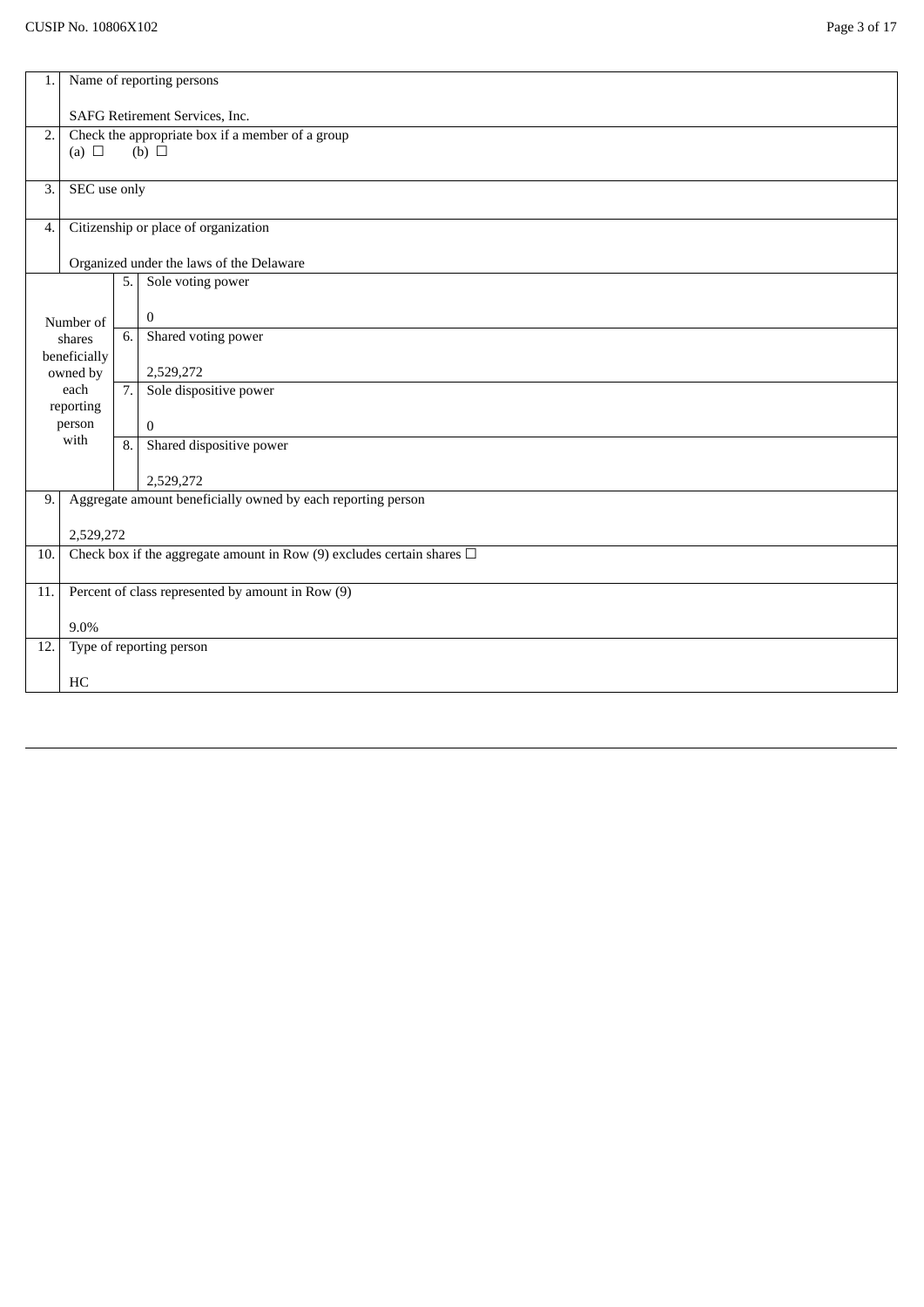| 1.  | Name of reporting persons |     |                                                                             |  |
|-----|---------------------------|-----|-----------------------------------------------------------------------------|--|
|     | <b>SAFG Capital LLC</b>   |     |                                                                             |  |
| 2.  | (a) $\Box$                |     | Check the appropriate box if a member of a group<br>(b) $\Box$              |  |
|     |                           |     |                                                                             |  |
| 3.  | SEC use only              |     |                                                                             |  |
| 4.  |                           |     | Citizenship or place of organization                                        |  |
|     |                           |     | Organized under the laws of the Delaware                                    |  |
|     |                           | 5.  | Sole voting power                                                           |  |
|     | Number of                 |     | $\mathbf{0}$                                                                |  |
|     | shares<br>beneficially    | 6.  | Shared voting power                                                         |  |
|     | owned by                  |     | 2,517,173                                                                   |  |
|     | each<br>reporting         | 7.1 | Sole dispositive power                                                      |  |
|     | person                    |     | $\mathbf{0}$                                                                |  |
|     | with                      | 8.  | Shared dispositive power                                                    |  |
|     |                           |     | 2,517,173                                                                   |  |
| 9.  |                           |     | Aggregate amount beneficially owned by each reporting person                |  |
|     | 2,517,173                 |     |                                                                             |  |
| 10. |                           |     | Check box if the aggregate amount in Row (9) excludes certain shares $\Box$ |  |
| 11. |                           |     | Percent of class represented by amount in Row (9)                           |  |
|     | 9.0%                      |     |                                                                             |  |
| 12. |                           |     | Type of reporting person                                                    |  |
|     | HC                        |     |                                                                             |  |
|     |                           |     |                                                                             |  |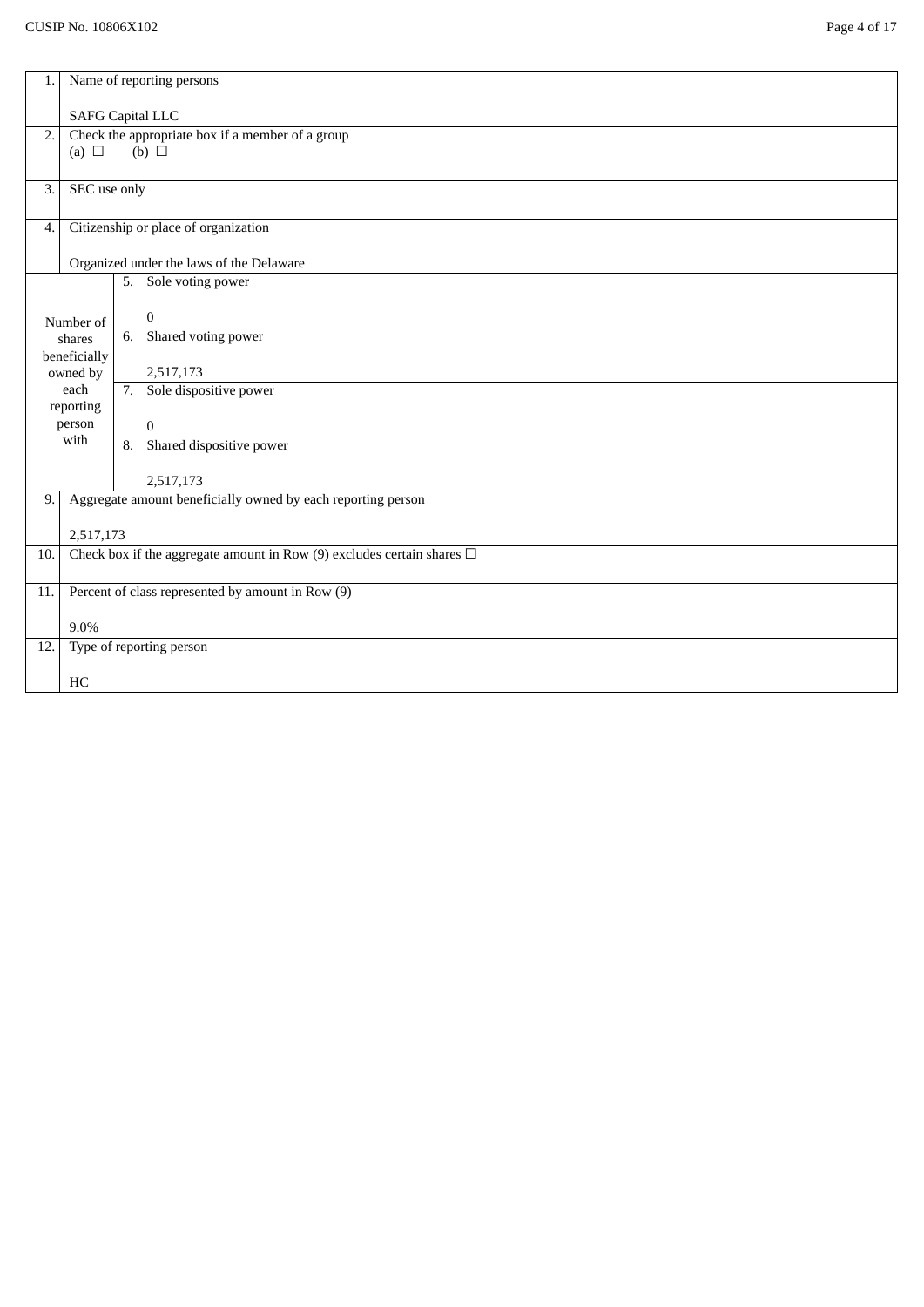| 1.               | Name of reporting persons                                                   |                  |                                                              |  |  |
|------------------|-----------------------------------------------------------------------------|------------------|--------------------------------------------------------------|--|--|
|                  | AIG Fund GP Holdings, LLC                                                   |                  |                                                              |  |  |
| $\overline{2}$ . |                                                                             |                  | Check the appropriate box if a member of a group             |  |  |
|                  | (a) $\Box$                                                                  |                  | (b) $\Box$                                                   |  |  |
| 3.               | SEC use only                                                                |                  |                                                              |  |  |
| 4.               |                                                                             |                  | Citizenship or place of organization                         |  |  |
|                  |                                                                             |                  | Organized under the laws of the Delaware                     |  |  |
|                  |                                                                             | 5.               | Sole voting power                                            |  |  |
|                  | Number of                                                                   |                  | $\bf{0}$                                                     |  |  |
|                  | shares                                                                      | 6.               | Shared voting power                                          |  |  |
|                  | beneficially<br>owned by                                                    |                  | 2,517,173                                                    |  |  |
|                  | each<br>reporting                                                           | 7.               | Sole dispositive power                                       |  |  |
|                  | person                                                                      |                  | $\bf{0}$                                                     |  |  |
|                  | with                                                                        | $\overline{8}$ . | Shared dispositive power                                     |  |  |
|                  |                                                                             |                  | 2,517,173                                                    |  |  |
| 9.               |                                                                             |                  | Aggregate amount beneficially owned by each reporting person |  |  |
|                  | 2,517,173                                                                   |                  |                                                              |  |  |
| 10.              | Check box if the aggregate amount in Row (9) excludes certain shares $\Box$ |                  |                                                              |  |  |
| 11.              | Percent of class represented by amount in Row (9)                           |                  |                                                              |  |  |
|                  | 9.0%                                                                        |                  |                                                              |  |  |
| 12.              |                                                                             |                  | Type of reporting person                                     |  |  |
|                  | HC                                                                          |                  |                                                              |  |  |
|                  |                                                                             |                  |                                                              |  |  |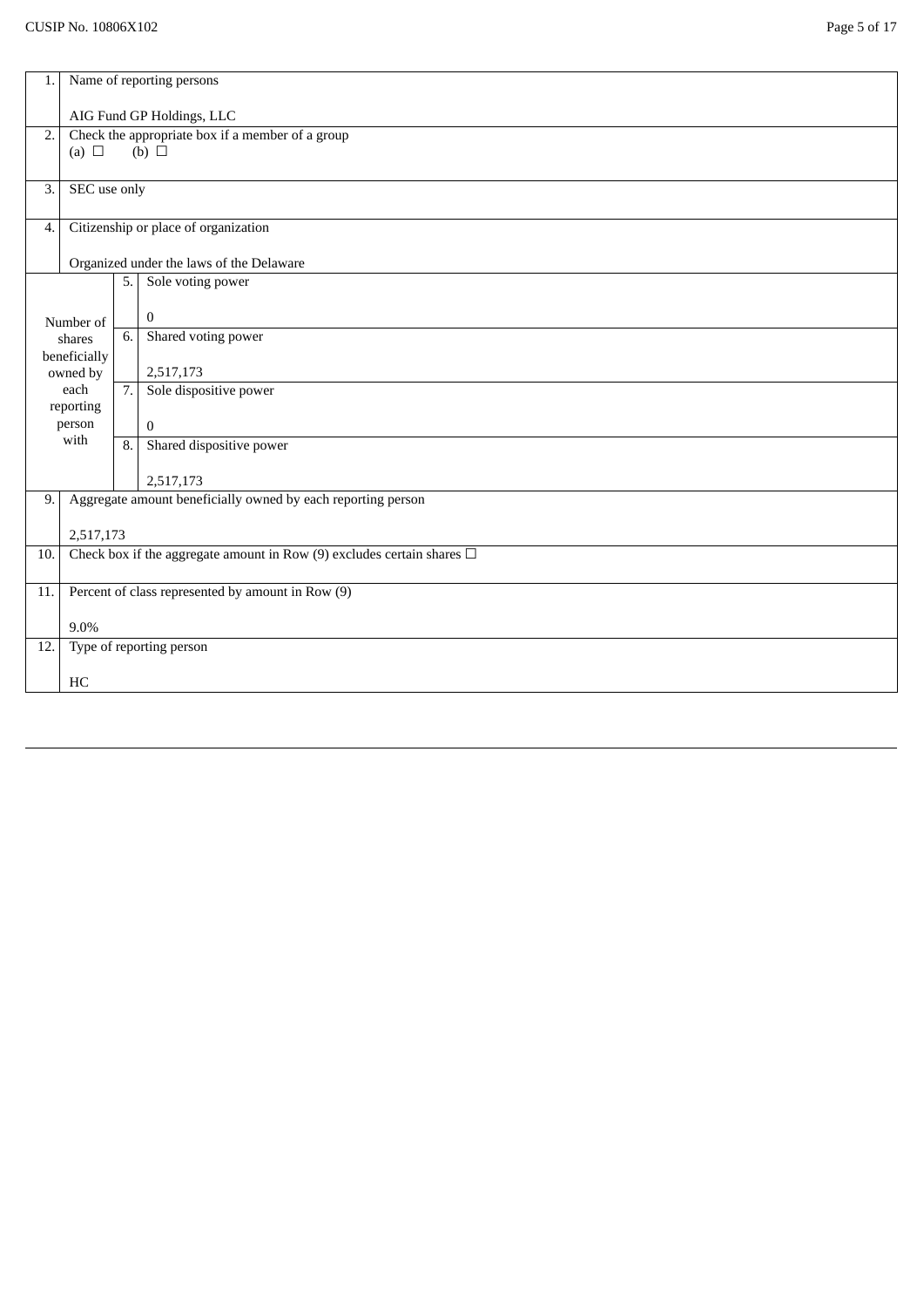| 1.                | Name of reporting persons                                                   |     |                                                              |  |  |
|-------------------|-----------------------------------------------------------------------------|-----|--------------------------------------------------------------|--|--|
|                   | AIG DECO Fund I, GP, LLC                                                    |     |                                                              |  |  |
| 2.                |                                                                             |     | Check the appropriate box if a member of a group             |  |  |
|                   | (a) $\Box$                                                                  |     | $(b)$ $\square$                                              |  |  |
| 3.                | SEC use only                                                                |     |                                                              |  |  |
| 4.                |                                                                             |     | Citizenship or place of organization                         |  |  |
|                   |                                                                             |     | Incorporated under the laws of the State of Delaware         |  |  |
|                   |                                                                             | 5.1 | Sole voting power                                            |  |  |
|                   | Number of                                                                   |     | $\boldsymbol{0}$                                             |  |  |
|                   | shares                                                                      | 6.  | Shared voting power                                          |  |  |
|                   | beneficially<br>owned by                                                    |     | 2,517,173                                                    |  |  |
|                   | each                                                                        | 7.  | Sole dispositive power                                       |  |  |
|                   | reporting<br>person                                                         |     | $\mathbf{0}$                                                 |  |  |
|                   | with                                                                        |     | Shared dispositive power<br>8.1                              |  |  |
| 2,517,173         |                                                                             |     |                                                              |  |  |
| 9.                |                                                                             |     | Aggregate amount beneficially owned by each reporting person |  |  |
|                   | 2,517,173                                                                   |     |                                                              |  |  |
| 10.               | Check box if the aggregate amount in Row (9) excludes certain shares $\Box$ |     |                                                              |  |  |
| 11.               | Percent of class represented by amount in Row (9)                           |     |                                                              |  |  |
|                   | 9.0%                                                                        |     |                                                              |  |  |
| $\overline{12}$ . |                                                                             |     | Type of reporting person                                     |  |  |
|                   | HC                                                                          |     |                                                              |  |  |
|                   |                                                                             |     |                                                              |  |  |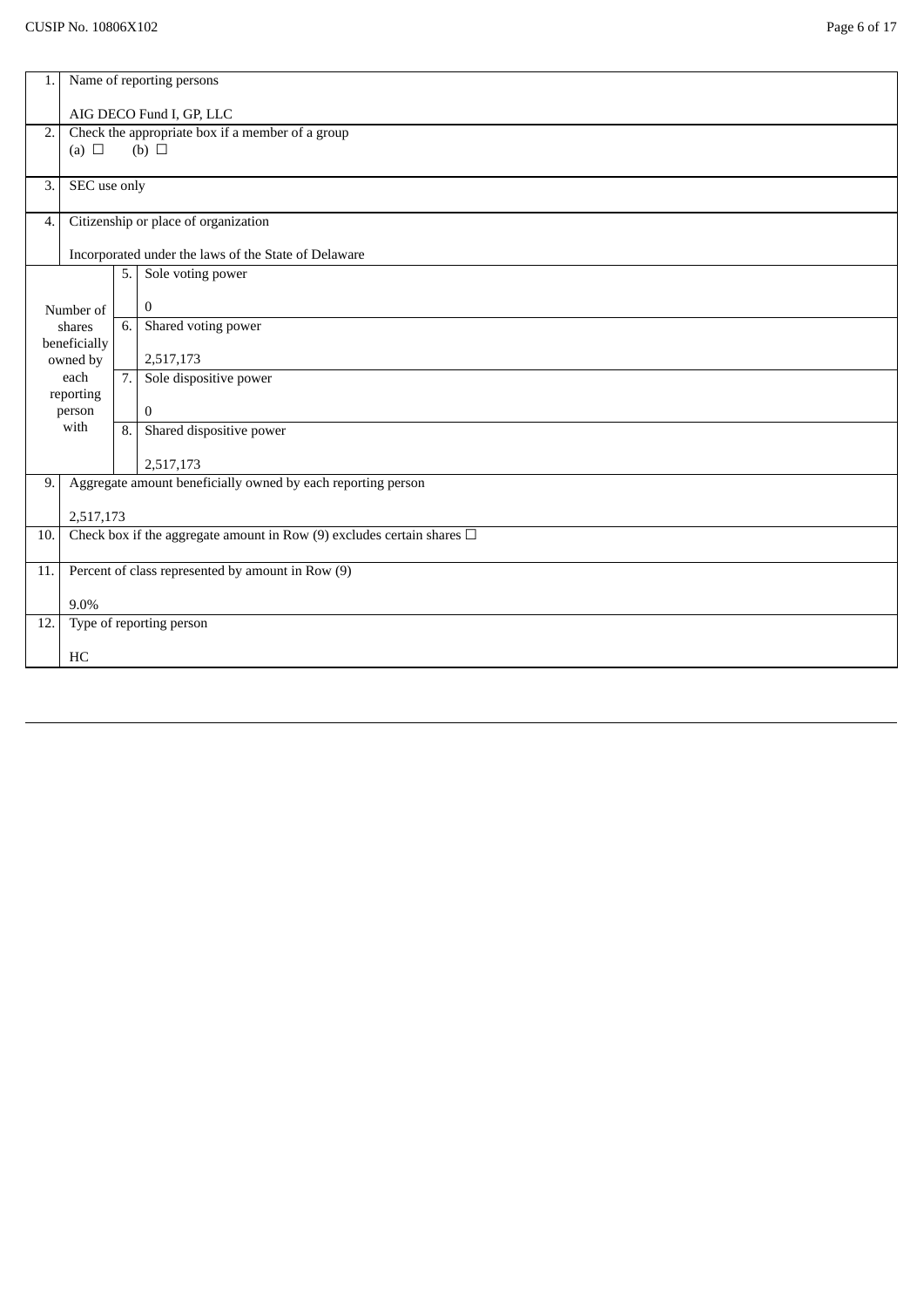| 1.  | Name of reporting persons |     |                                                                             |  |
|-----|---------------------------|-----|-----------------------------------------------------------------------------|--|
|     | AIG DECO Fund I, LP       |     |                                                                             |  |
| 2.  | (a) $\Box$                |     | Check the appropriate box if a member of a group<br>$(b)$ $\square$         |  |
|     |                           |     |                                                                             |  |
| 3.  | SEC use only              |     |                                                                             |  |
| 4.  |                           |     | Citizenship or place of organization                                        |  |
|     |                           |     | Organized under the laws of the Delaware                                    |  |
|     |                           | 5.  | Sole voting power                                                           |  |
|     | Number of                 |     | $\mathbf{0}$                                                                |  |
|     | shares<br>beneficially    | 6.  | Shared voting power                                                         |  |
|     | owned by                  |     | 2,517,173                                                                   |  |
|     | each<br>reporting         | 7.1 | Sole dispositive power                                                      |  |
|     | person<br>with            |     | $\overline{0}$                                                              |  |
|     |                           | 8.  | Shared dispositive power                                                    |  |
|     |                           |     | 2,517,173                                                                   |  |
| 9.  |                           |     | Aggregate amount beneficially owned by each reporting person                |  |
|     | 2,517,173                 |     |                                                                             |  |
| 10. |                           |     | Check box if the aggregate amount in Row (9) excludes certain shares $\Box$ |  |
| 11. |                           |     | Percent of class represented by amount in Row (9)                           |  |
|     | 9.0%                      |     |                                                                             |  |
| 12. |                           |     | Type of reporting person                                                    |  |
|     | HC                        |     |                                                                             |  |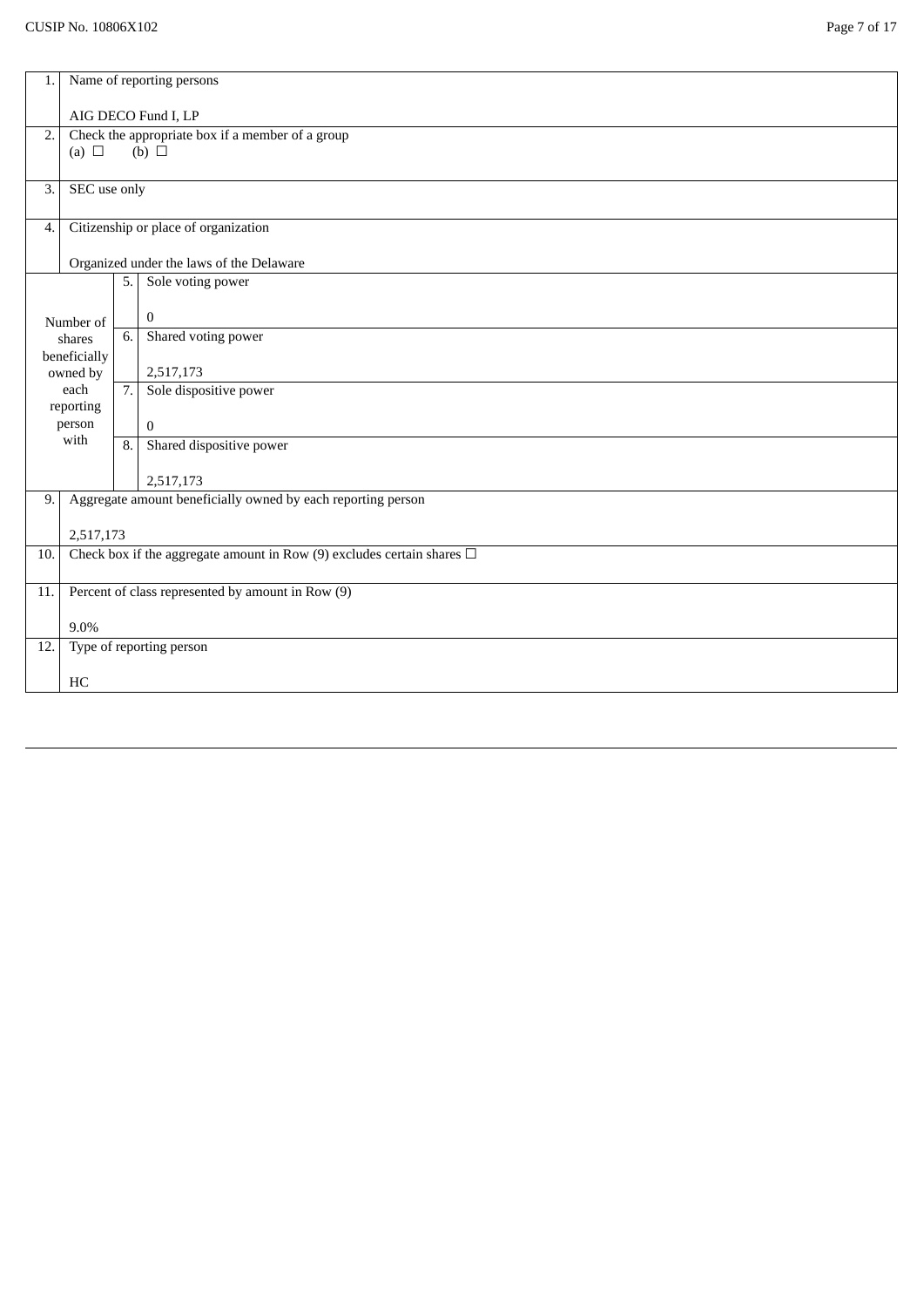| 1.  | Name of reporting persons                         |     |                                                                             |  |  |
|-----|---------------------------------------------------|-----|-----------------------------------------------------------------------------|--|--|
|     | AIG Life Holdings, Inc.                           |     |                                                                             |  |  |
| 2.  | (a) $\Box$                                        |     | Check the appropriate box if a member of a group<br>$(b)$ $\square$         |  |  |
| 3.  | SEC use only                                      |     |                                                                             |  |  |
| 4.  |                                                   |     | Citizenship or place of organization                                        |  |  |
|     |                                                   |     | Organized under the laws of the Delaware                                    |  |  |
|     |                                                   | 5.1 | Sole voting power                                                           |  |  |
|     | Number of                                         |     | $\mathbf{0}$                                                                |  |  |
|     | shares                                            | 6.  | Shared voting power                                                         |  |  |
|     | beneficially<br>owned by                          |     | 12,099                                                                      |  |  |
|     | each                                              | 7.1 | Sole dispositive power                                                      |  |  |
|     | reporting                                         |     |                                                                             |  |  |
|     | person<br>with                                    |     | $\theta$                                                                    |  |  |
|     |                                                   | 8.1 | Shared dispositive power                                                    |  |  |
|     |                                                   |     | 12,099                                                                      |  |  |
| 9.  |                                                   |     | Aggregate amount beneficially owned by each reporting person                |  |  |
|     | 12,099                                            |     |                                                                             |  |  |
| 10. |                                                   |     | Check box if the aggregate amount in Row (9) excludes certain shares $\Box$ |  |  |
|     |                                                   |     |                                                                             |  |  |
| 11. | Percent of class represented by amount in Row (9) |     |                                                                             |  |  |
|     | $0.0\%$                                           |     |                                                                             |  |  |
| 12. |                                                   |     | Type of reporting person                                                    |  |  |
|     | HC                                                |     |                                                                             |  |  |
|     |                                                   |     |                                                                             |  |  |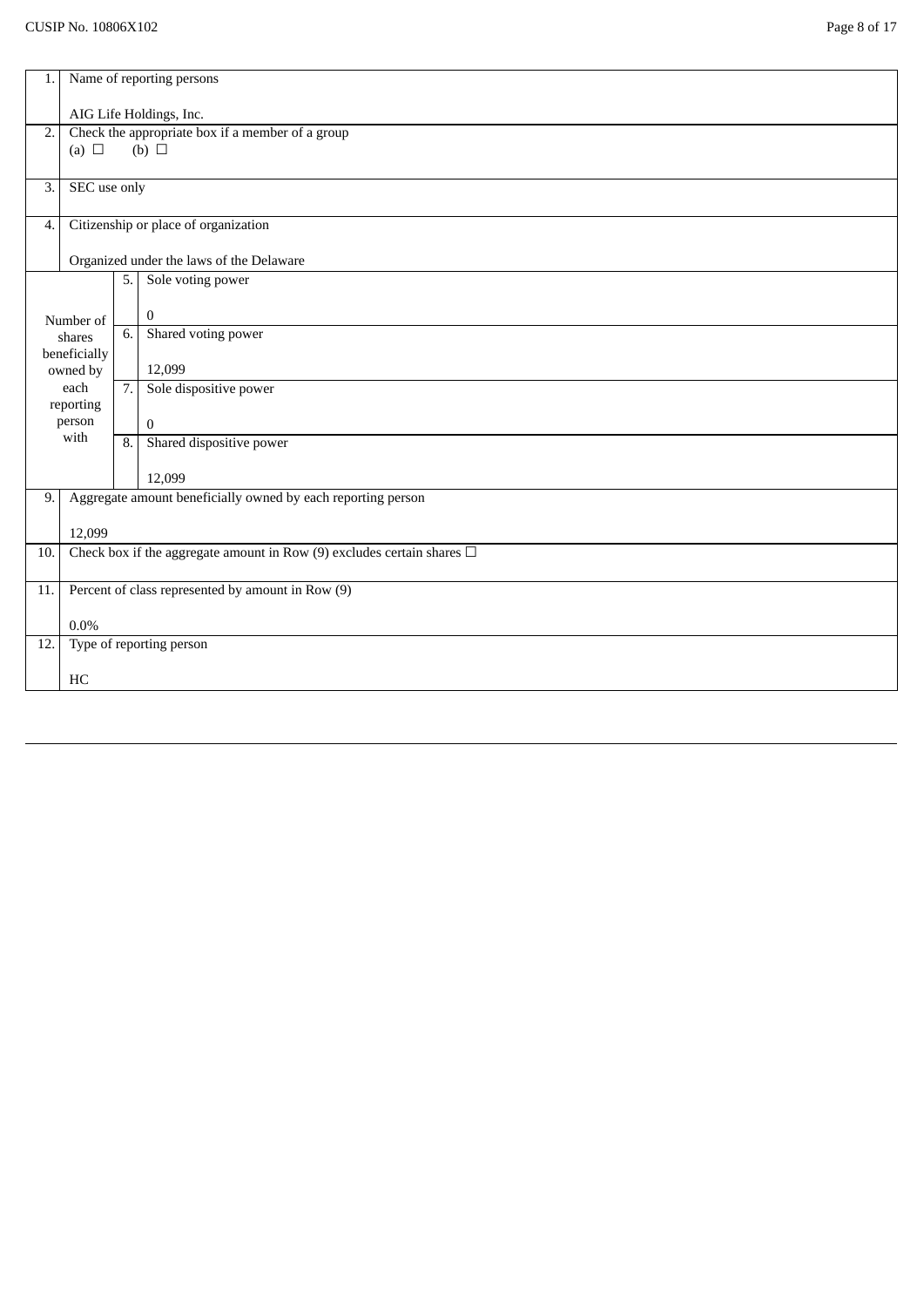| 1.  | Name of reporting persons                                                   |    |                                                                     |  |  |
|-----|-----------------------------------------------------------------------------|----|---------------------------------------------------------------------|--|--|
|     | <b>AGC Life Insurance Company</b>                                           |    |                                                                     |  |  |
| 2.  |                                                                             |    | Check the appropriate box if a member of a group<br>$(b)$ $\square$ |  |  |
|     | (a) $\Box$                                                                  |    |                                                                     |  |  |
| 3.  | SEC use only                                                                |    |                                                                     |  |  |
| 4.  |                                                                             |    | Citizenship or place of organization                                |  |  |
|     |                                                                             |    | Organized under the laws of the State of Missouri                   |  |  |
|     |                                                                             | 5. | Sole voting power                                                   |  |  |
|     | Number of                                                                   |    | $\bf{0}$                                                            |  |  |
|     | shares                                                                      | 6. | Shared voting power                                                 |  |  |
|     | beneficially<br>owned by                                                    |    | 12,099                                                              |  |  |
|     | each<br>reporting                                                           | 7. | Sole dispositive power                                              |  |  |
|     | person                                                                      |    | $\boldsymbol{0}$                                                    |  |  |
|     | with                                                                        | 8. | Shared dispositive power                                            |  |  |
|     |                                                                             |    | 12,099                                                              |  |  |
| 9.  |                                                                             |    | Aggregate amount beneficially owned by each reporting person        |  |  |
|     | 12,099                                                                      |    |                                                                     |  |  |
| 10. | Check box if the aggregate amount in Row (9) excludes certain shares $\Box$ |    |                                                                     |  |  |
| 11. | Percent of class represented by amount in Row (9)                           |    |                                                                     |  |  |
|     | $0.0\%$                                                                     |    |                                                                     |  |  |
| 12. |                                                                             |    | Type of reporting person                                            |  |  |
|     | IC                                                                          |    |                                                                     |  |  |
|     |                                                                             |    |                                                                     |  |  |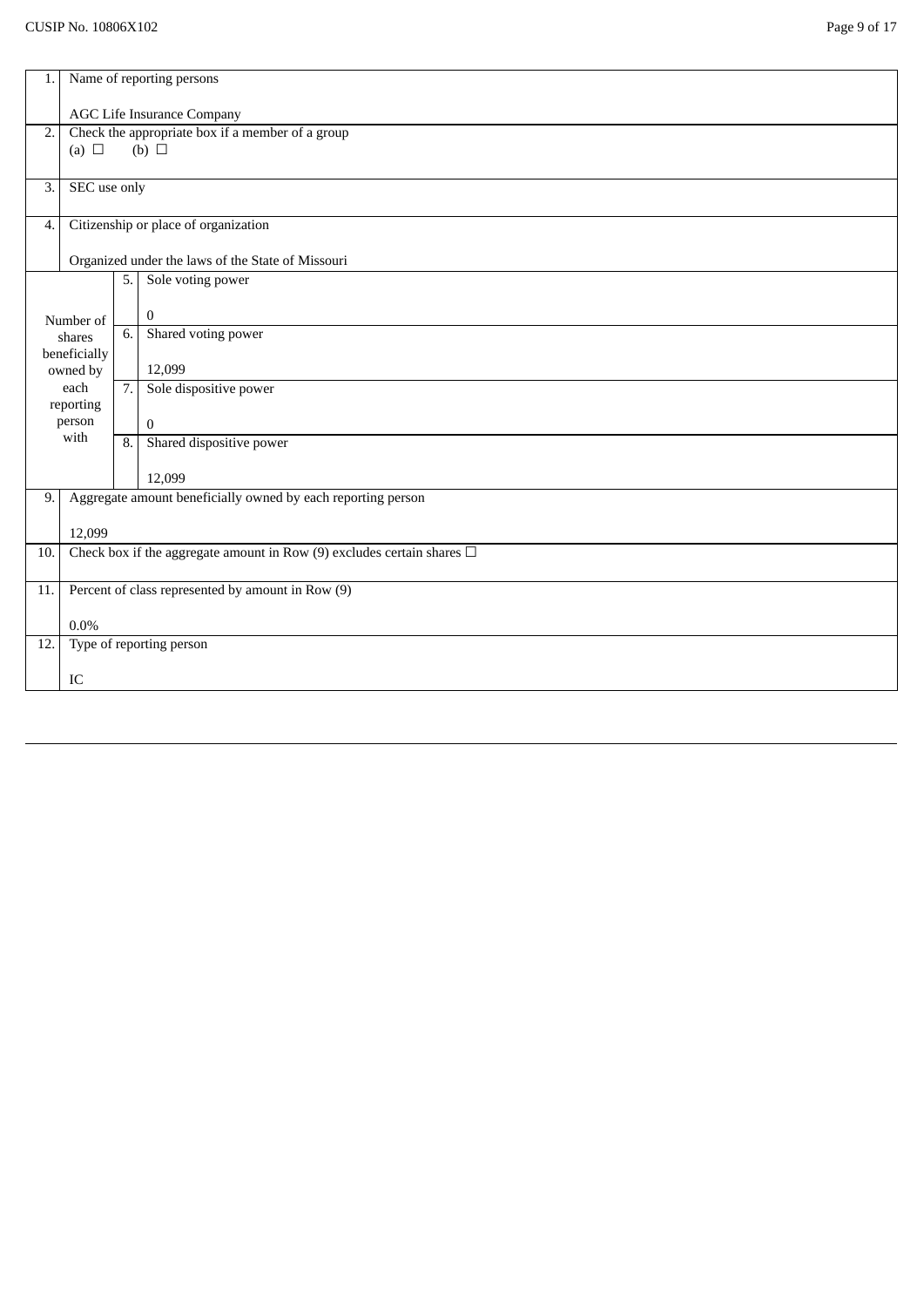| 1.    | Name of reporting persons                                                   |    |                                                                |  |  |
|-------|-----------------------------------------------------------------------------|----|----------------------------------------------------------------|--|--|
|       | The Variable Annuity Life Insurance Company                                 |    |                                                                |  |  |
| 2.    | (a) $\Box$                                                                  |    | Check the appropriate box if a member of a group<br>(b) $\Box$ |  |  |
| 3.    | SEC use only                                                                |    |                                                                |  |  |
| 4.    |                                                                             |    | Citizenship or place of organization                           |  |  |
|       |                                                                             |    | Organized under the laws of the State of Texas                 |  |  |
|       |                                                                             | 5. | Sole voting power                                              |  |  |
|       | Number of                                                                   |    | $\bf{0}$                                                       |  |  |
|       | shares                                                                      | 6. | Shared voting power                                            |  |  |
|       | beneficially<br>owned by                                                    |    | 9,812                                                          |  |  |
|       | each                                                                        | 7. | Sole dispositive power                                         |  |  |
|       | reporting<br>person                                                         |    | $\overline{0}$                                                 |  |  |
|       | with                                                                        |    | Shared dispositive power<br>8.                                 |  |  |
| 9,812 |                                                                             |    |                                                                |  |  |
| 9.    |                                                                             |    | Aggregate amount beneficially owned by each reporting person   |  |  |
|       | 9,812                                                                       |    |                                                                |  |  |
| 10.   | Check box if the aggregate amount in Row (9) excludes certain shares $\Box$ |    |                                                                |  |  |
| 11.   | Percent of class represented by amount in Row (9)                           |    |                                                                |  |  |
|       | $0\%$                                                                       |    |                                                                |  |  |
| 12.   |                                                                             |    | Type of reporting person                                       |  |  |
|       | IC                                                                          |    |                                                                |  |  |
|       |                                                                             |    |                                                                |  |  |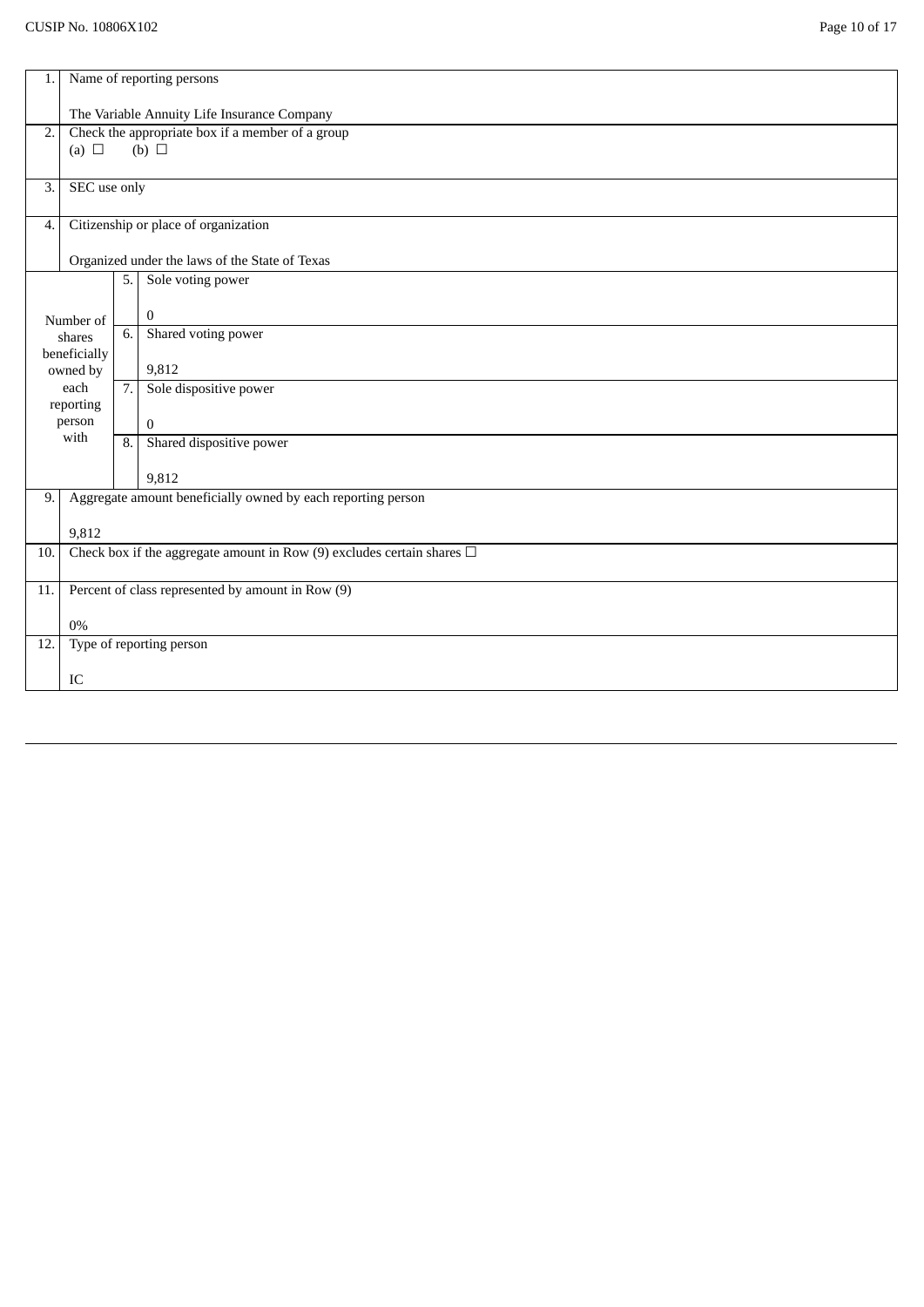| 1.    | Name of reporting persons                                                   |    |                                                                |  |  |
|-------|-----------------------------------------------------------------------------|----|----------------------------------------------------------------|--|--|
|       | American General Life Insurance Company                                     |    |                                                                |  |  |
| 2.    | (a) $\Box$                                                                  |    | Check the appropriate box if a member of a group<br>(b) $\Box$ |  |  |
| 3.    | SEC use only                                                                |    |                                                                |  |  |
| 4.    |                                                                             |    | Citizenship or place of organization                           |  |  |
|       |                                                                             |    | Organized under the laws of the State of Texas                 |  |  |
|       |                                                                             | 5. | Sole voting power                                              |  |  |
|       | Number of                                                                   |    | $\bf{0}$                                                       |  |  |
|       | shares                                                                      | 6. | Shared voting power                                            |  |  |
|       | beneficially<br>owned by                                                    |    | 2,287                                                          |  |  |
|       | each                                                                        | 7. | Sole dispositive power                                         |  |  |
|       | reporting<br>person                                                         |    | $\overline{0}$                                                 |  |  |
|       | with                                                                        |    | Shared dispositive power<br>8.                                 |  |  |
| 2,287 |                                                                             |    |                                                                |  |  |
| 9.    |                                                                             |    | Aggregate amount beneficially owned by each reporting person   |  |  |
|       | 2,287                                                                       |    |                                                                |  |  |
| 10.   | Check box if the aggregate amount in Row (9) excludes certain shares $\Box$ |    |                                                                |  |  |
| 11.   | Percent of class represented by amount in Row (9)                           |    |                                                                |  |  |
|       | $0.0\%$                                                                     |    |                                                                |  |  |
| 12.   |                                                                             |    | Type of reporting person                                       |  |  |
|       | IC                                                                          |    |                                                                |  |  |
|       |                                                                             |    |                                                                |  |  |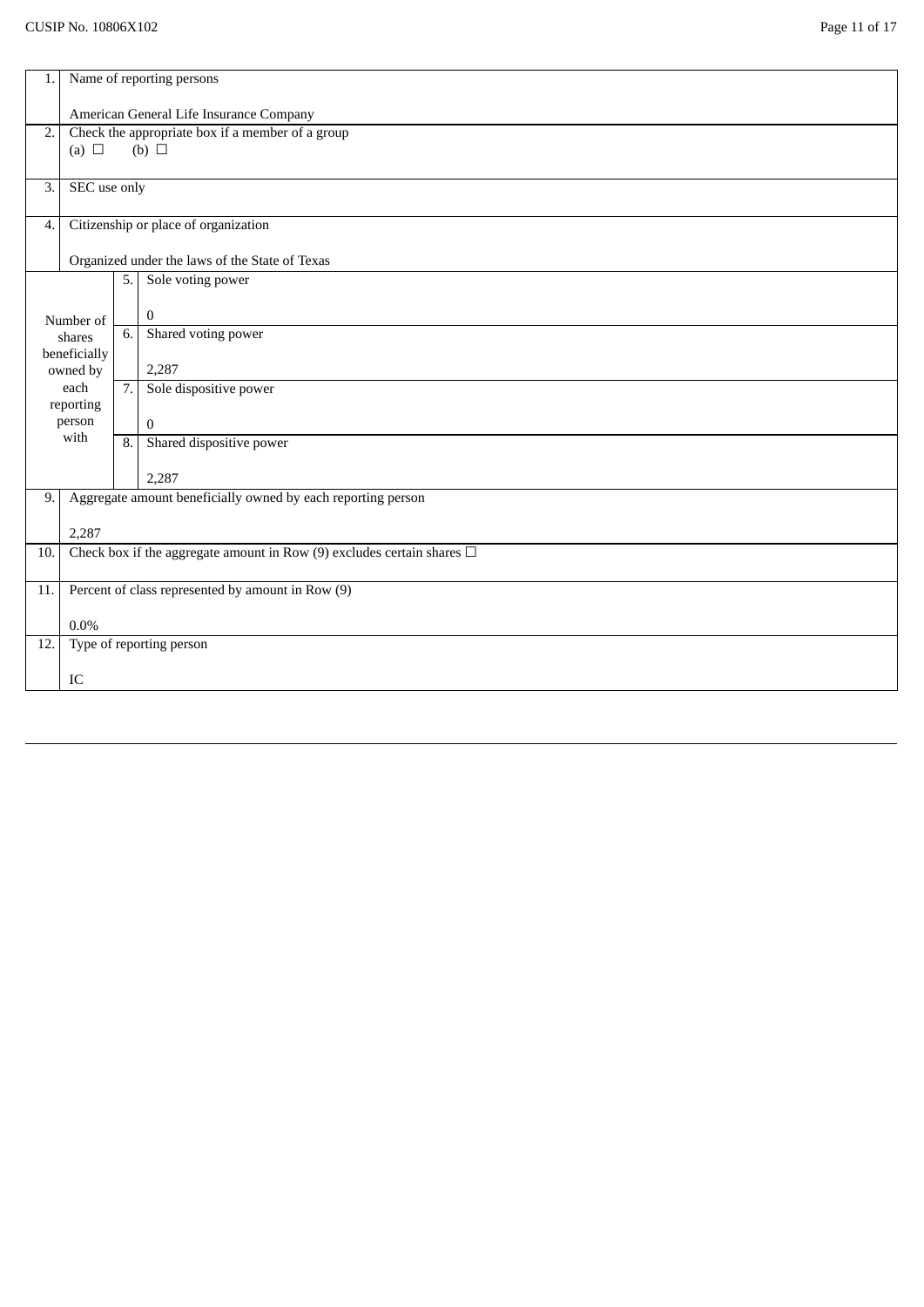| 1.               | Name of reporting persons                                                   |    |                                                              |  |  |
|------------------|-----------------------------------------------------------------------------|----|--------------------------------------------------------------|--|--|
|                  | SunAmerica Asset Management, LLC                                            |    |                                                              |  |  |
| 2.               |                                                                             |    | Check the appropriate box if a member of a group             |  |  |
|                  | (a) $\Box$                                                                  |    | $(b)$ $\square$                                              |  |  |
| $\overline{3}$ . | SEC use only                                                                |    |                                                              |  |  |
| $\overline{4}$ . |                                                                             |    | Citizenship or place of organization                         |  |  |
|                  |                                                                             |    | Organized under the laws of the State of Delaware            |  |  |
|                  |                                                                             | 5. | Sole voting power                                            |  |  |
|                  |                                                                             |    |                                                              |  |  |
|                  | Number of<br>shares                                                         | 6. | $\bf{0}$<br>Shared voting power                              |  |  |
|                  | beneficially                                                                |    |                                                              |  |  |
|                  | owned by                                                                    |    | 2,287                                                        |  |  |
|                  | each<br>reporting                                                           | 7. | Sole dispositive power                                       |  |  |
|                  | person                                                                      |    | $\bf{0}$                                                     |  |  |
|                  | with                                                                        |    | Shared dispositive power<br>8.                               |  |  |
|                  |                                                                             |    | 2,287                                                        |  |  |
| 9.               |                                                                             |    | Aggregate amount beneficially owned by each reporting person |  |  |
|                  | 2,287                                                                       |    |                                                              |  |  |
| 10.              | Check box if the aggregate amount in Row (9) excludes certain shares $\Box$ |    |                                                              |  |  |
| 11.              | Percent of class represented by amount in Row (9)                           |    |                                                              |  |  |
|                  | 0.0%                                                                        |    |                                                              |  |  |
| 12.              |                                                                             |    | Type of reporting person                                     |  |  |
|                  | IA                                                                          |    |                                                              |  |  |
|                  |                                                                             |    |                                                              |  |  |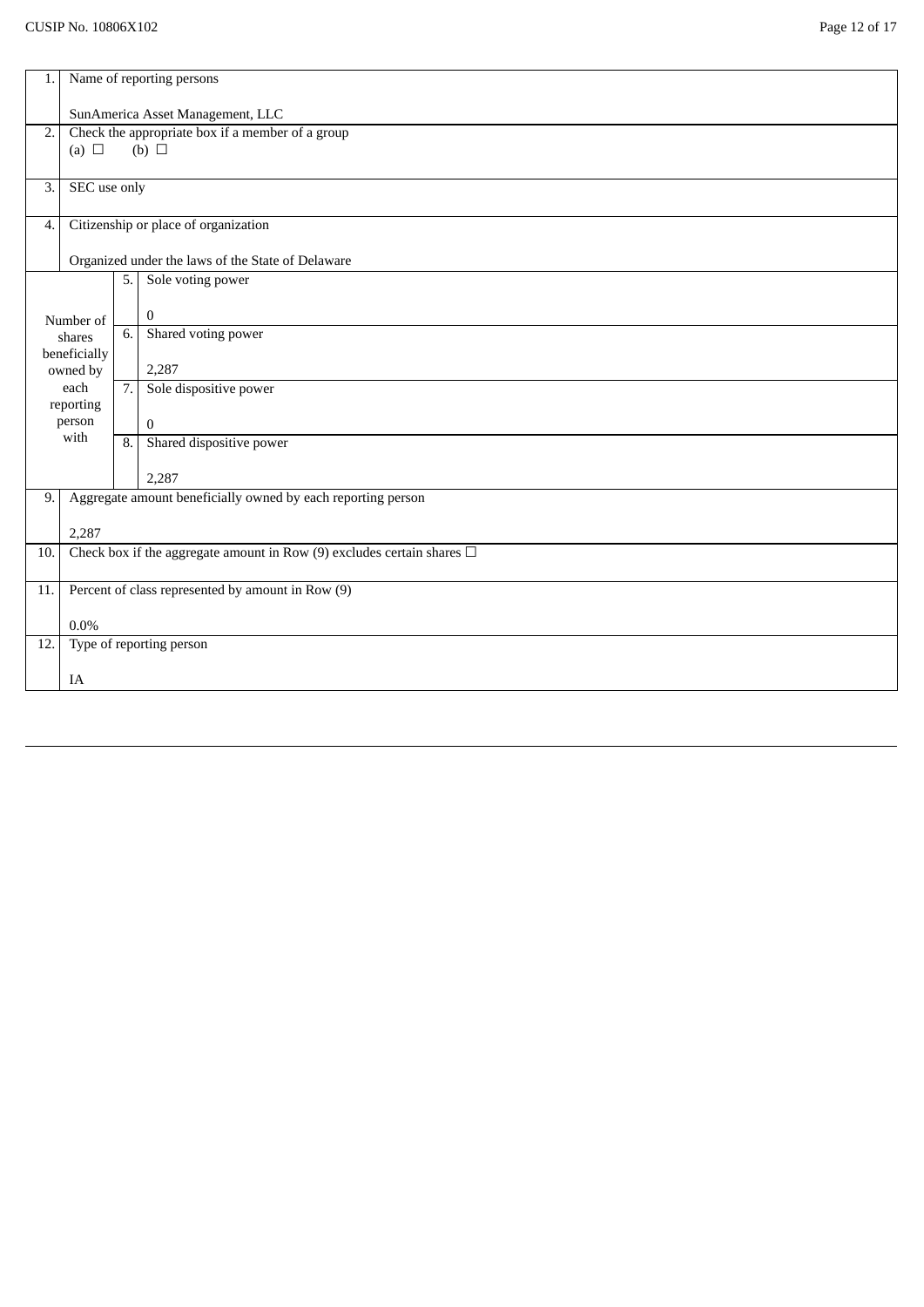### ITEM 1 (a). NAME OF ISSUER:

SQZ Biotechnologies Company

### ITEM 1 (b). ADDRESS OF ISSUER'S PRINCIPAL EXECUTIVE OFFICES:

Arsenal Yards Blvd, Suite 210, Watertown, MA 02472

ITEM 2 (a). NAME OF PERSON(S) FILING: American International Group, Inc. SAFG Retirement Services, Inc. SAFG Capital LLC AIG Fund GP Holdings, LLC AIG DECO Fund I GP, LLC AIG DECO Fund I, LP AIG Life Holdings, Inc. AGC Life Insurance Company The Variable Annuity Life Insurance Company American General Life Insurance Company SunAmerica Asset Management, LLC

### ITEM 2 (b). ADDRESS OF PRINCIPAL BUSINESS OFFICE(S):

American International Group, Inc. 1271 Avenue of the Americas, 11th Floor, New York, NY 10020

SAFG Retirement Services, Inc. 21650 Oxnard Street  $10^{\rm th}$  Floor Woodland Hills, CA 91367

SAFG Capital LLC 21650 Oxnard Street 10th Floor Woodland Hills, CA 91367

AIG Fund GP Holdings, LLC 28 Liberty Street 46th Floor New York, NY 10005-1445

AIG DECO Fund I GP, LLC 28 Liberty Street 46th Floor New York, NY 10005-1445

AIG DECO Fund I, LP 28 Liberty Street 46th Floor New York, NY 10005-1445

AIG Life Holdings, Inc. 2929 Allen Parkway Houston, TX 77019

AGC Life Insurance Company 2727-A Allen Parkway Houston, TX 77019

The Variable Annuity Life Insurance Company 2929 Allen Parkway Houston, TX 77019

American General Life Insurance Company 2727-A Allen Parkway Houston, TX 77019

SunAmerica Asset Management, LLC Harborside 5 185 Hudson Street Suite 3300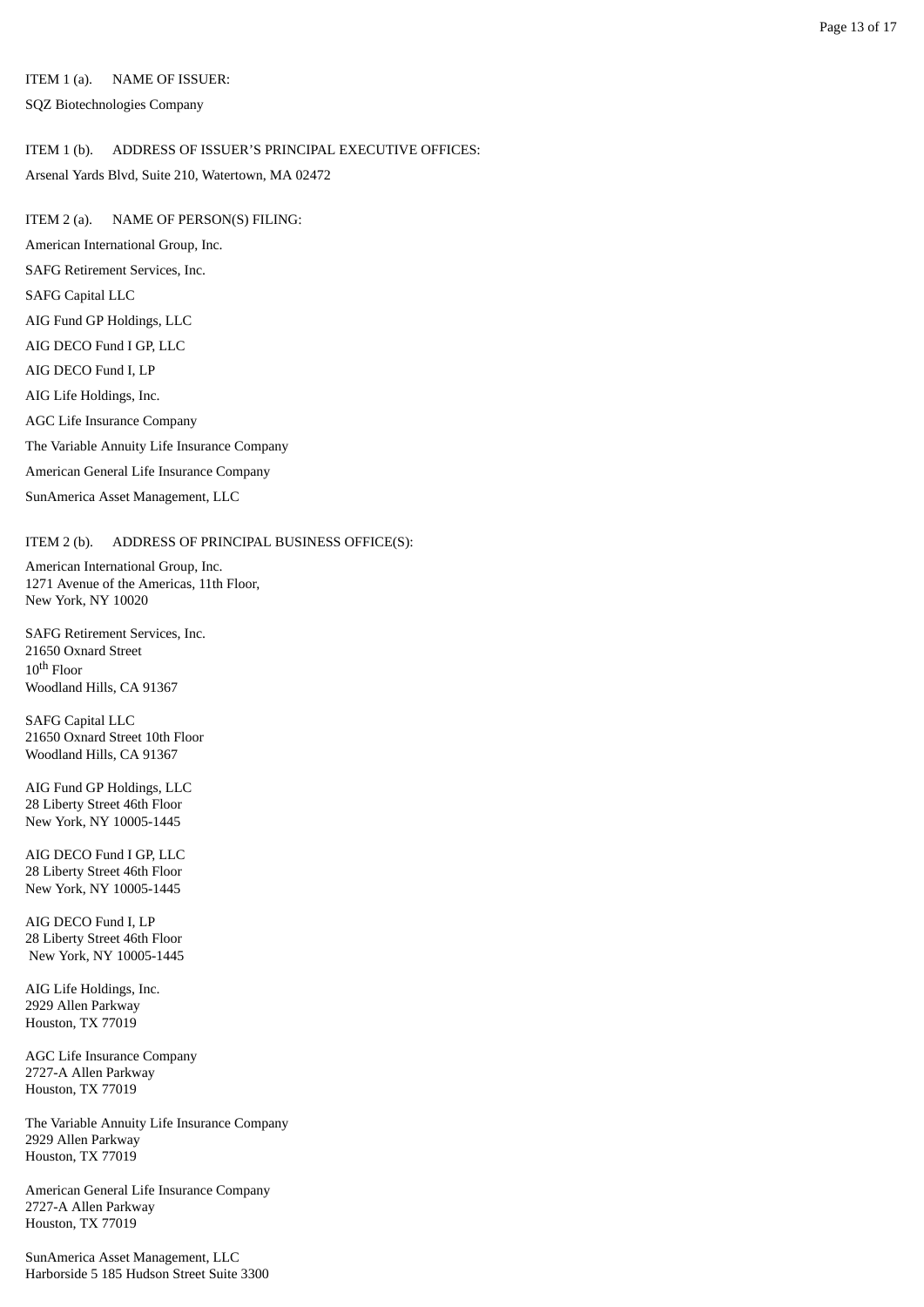Jersey City, NJ 07311

ITEM 2 (c). CITIZENSHIP:

The information requested hereunder is set forth under Item 4 of the cover pages to this Schedule 13G.

ITEM 2 (d). TITLE OF CLASS OF SECURITIES:

Common Stock

ITEM 2 (e). CUSIP NUMBER:

78472W104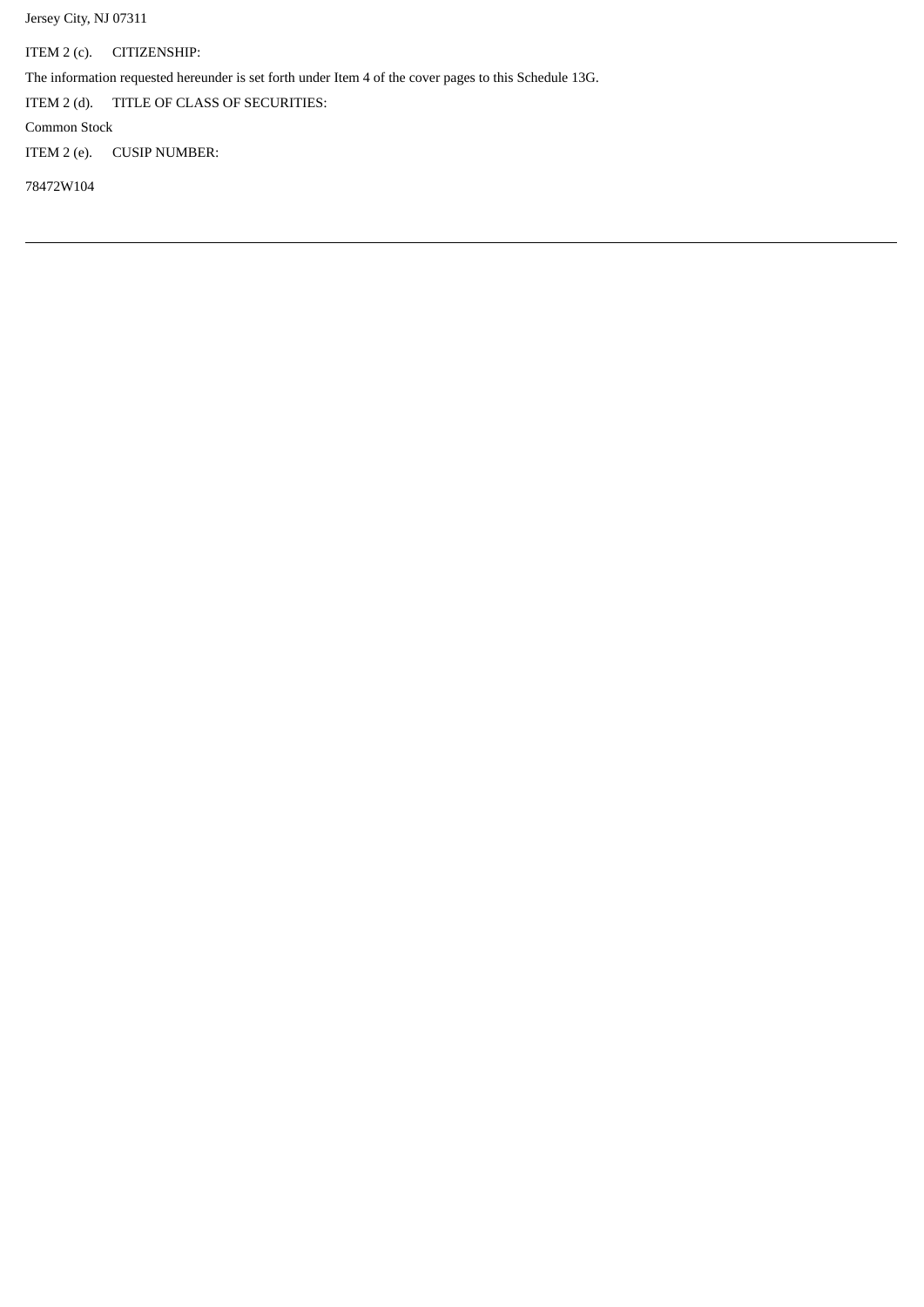ITEM 3. IF THIS STATEMENT IS FILED PURSUANT TO §§ 240.13d-1(b), OR 240.13d-2(b) OR (c), CHECK WHETHER THE PERSON FILING IS A:

American International Group, Inc.:

(g) A parent holding company or control person, in accordance § 240.13d-1(b)(1)(ii)(G) SAFG Retirement Services, Inc.:

(g) A parent holding company or control person, in accordance  $\S 240.13d-1(b)(1)(ii)(G)$ SAFG Capital LLC:

(g) A parent holding company or control person, in accordance § 240.13d-1(b)(1)(ii)(G) AIG Fund GP Holdings, LLC:

(g) A parent holding company or control person, in accordance  $\S 240.13d-1(b)(1)(ii)(G)$ AIG DECO Fund I GP, LLC:

(g) A parent holding company or control person, in accordance § 240.13d-1(b)(1)(ii)(G)

AIG DECO Fund I, LP:

(g) A parent holding company or control person, in accordance  $\S 240.13d-1(b)(1)(ii)(G)$ AIG Life Holdings, Inc.:

(g) A parent holding company or control person, in accordance  $\S 240.13d-1(b)(1)(ii)(G)$ AGC Life Insurance Company:

(c) Insurance company as defined in Section 3(a)(19) of the Act (15 U.S.C. 78c)

The Variable Annuity Life Insurance Company:

(c) Insurance company as defined in Section 3(a)(19) of the Act (15 U.S.C. 78c) American General Life Insurance Company:

(c) Insurance company as defined in Section 3(a)(19) of the Act (15 U.S.C. 78c)

SunAmerica Asset Management, LLC:

(e) An investment adviser in accordance with  $\S$  240.13d-1(b)(1)(ii)(E)

ITEM 4. OWNERSHIP.

(a) through (c). The information requested hereunder is set forth under Items 5 through 9 and Item 11 of the cover pages to this Schedule 13G.

ITEM 5. OWNERSHIP OF FIVE PERCENT OR LESS OF CLASS.

If this statement is being filed to report the fact that as of the date hereof the reporting person has ceased to be the beneficial owner of more than five percent of the class of securities, check the following  $\Box$ 

ITEM 6. OWNERSHIP OF MORE THAN FIVE PERCENT ON BEHALF OF ANOTHER PERSON.

SunAmerica Asset Management, LLC, an indirect subsidiary of American International Group, Inc. ("AIG") AIG, shares voting and investment power with respect to all of SunAmerica Series SA Small Cap Index Portfolio's holdings in SQZ Biotechnologies, Co., which AIG may be deemed to indirectly beneficially own such shares.

The Variable Annuity Life Insurance Company, an indirect subsidiary of AIG, shares voting and investment power with respect to all of VALIC Co I Small Cap Index Fund's holdings in SQZ Biotechnologies, Co., which AIG may be deemed to indirectly beneficially own such shares.

American General Life Insurance Company is an indirect subsidiary of AIG and a LP in LS Polaris Innovation Fund LP which owns 2,287 shares of SQZ Biotechnologies Co. AIG may be deemed to indirectly beneficially own those shares.

AIG Asset Management (U.S.), LLC an indirect subsidiary of AIG, shares voting and investment power with respect to AIG DECO Fund I, LP's holdings in SQZ Biotechnologies, Co.

### ITEM 7. IDENTIFICATION AND CLASSIFICATION OF THE SUBSIDIARY WHICH ACQUIRED THE SECURITY BEING REPORTED ON BY THE PARENT HOLDING COMPANY.

See Exhibit 1 attached hereto for the information requested hereunder with respect to the relevant subsidiaries of American International Group, Inc.

ITEM 8. IDENTIFICATION AND CLASSIFICATION OF MEMBERS OF THE GROUP.

Not applicable.

ITEM 9. NOTICE OF DISSOLUTION OF GROUP.

Not applicable.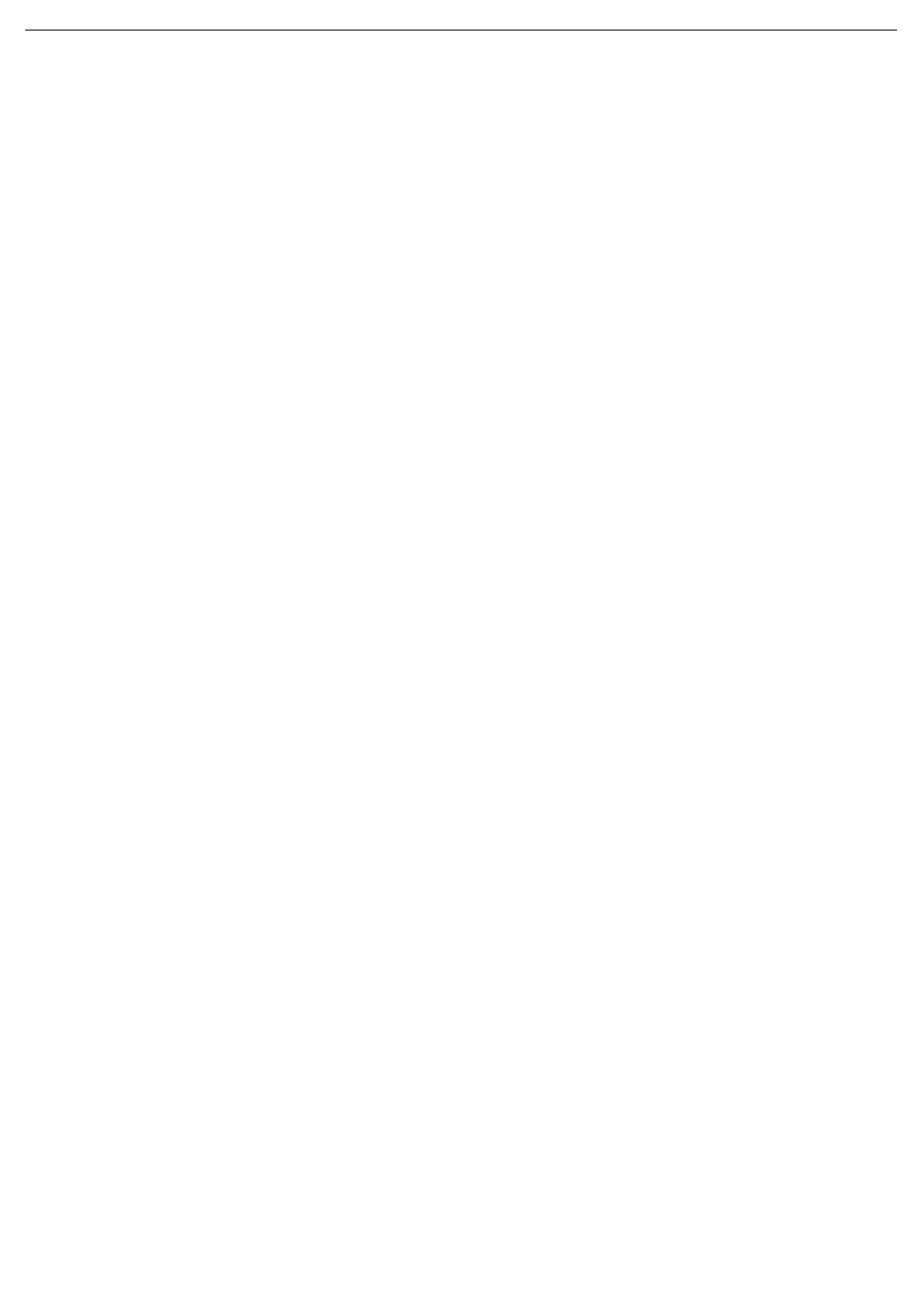### ITEM 10. CERTIFICATION.

By signing below I certify that, to the best of my knowledge and belief, the securities referred to above were acquired and are held in the ordinary course of business and were not acquired and are not held for the purpose of or with the effect of changing or influencing the control of the issuer of the securities and were not acquired and are not held in connection with or as a participant in any transaction having that purpose or effect, other than activities solely in connection with a nomination under § 240.14a-11.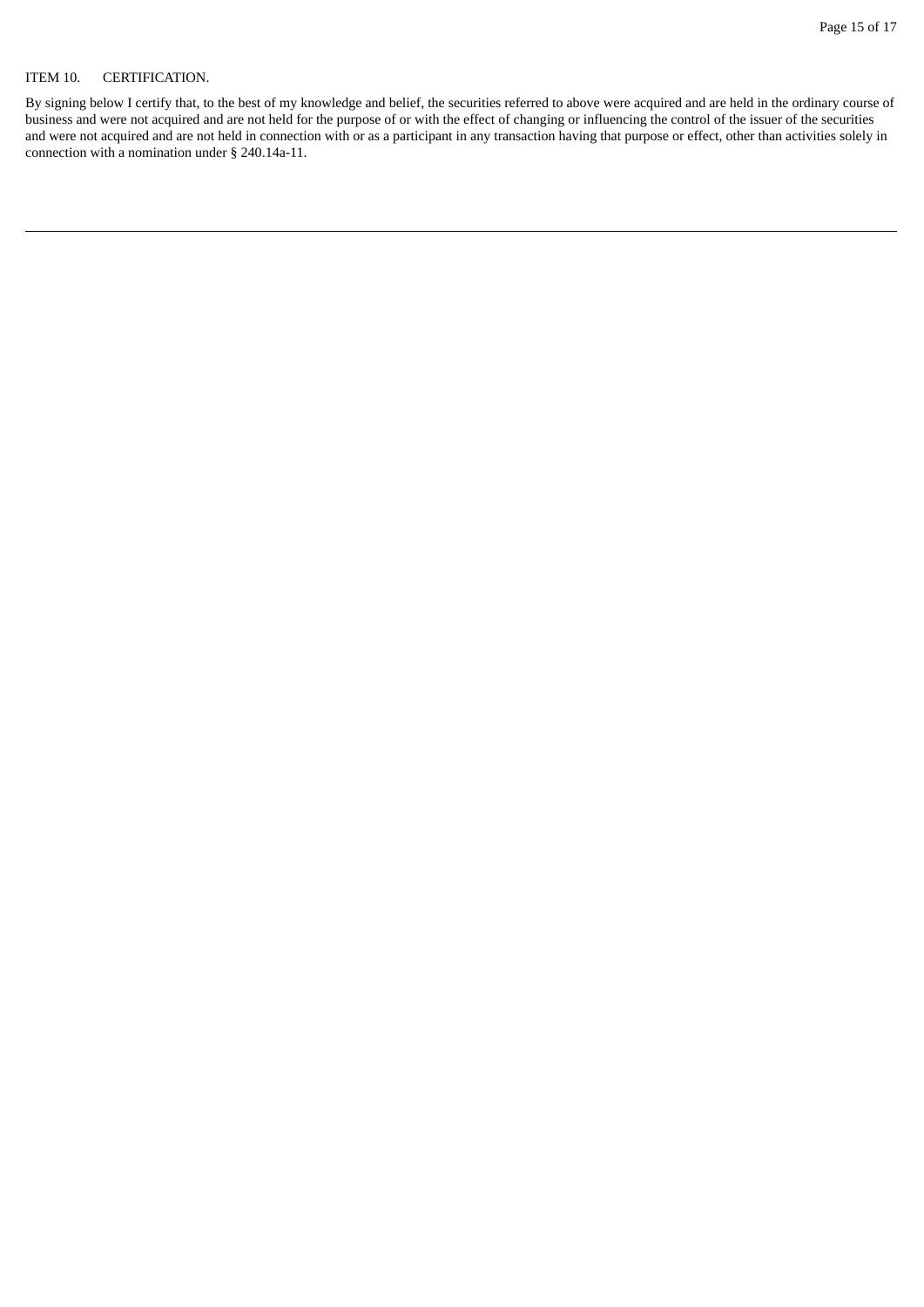#### SIGNATURE

After reasonable inquiry and to the best of my knowledge and belief, I certify that the information set forth in this statement is true, complete and correct.

Date: February 14, 2022

### **AMERICAN INTERNATIONAL GROUP, INC.**

| By:    | /s/ Geoffrey N. Cornell                                    |
|--------|------------------------------------------------------------|
|        | Name: Geoffrey N. Cornell                                  |
| Title: | Senior Vice President and Chief Investment Officer, Life & |
|        | Retirement                                                 |

### **SAFG RETIREMENT SERVICES, INC.**

| By: | /s/ Christine A. Nixon       |
|-----|------------------------------|
|     | Name: Christine A. Nixon     |
|     | Title: Senior Vice President |

### **SAFG Capital LLC**

By: /s/ Geoffrey N. Cornell Name: Geoffrey N. Cornell<br>Title: Director Director

### **AIG DECO FUND I, LP**

By: AIG DECO Fund I GP, LLC, its General Partner

By: AIG Fund GP Holdings, LLC, its Managing Member

By: SAFG Capital LLC, its Managing Member

By: AIG Asset Management (U.S.), LLC, its investment advisor

| Name:<br>Matthew Laermer |  |
|--------------------------|--|
|--------------------------|--|

Title: Managing Director

### **AIG DECO Fund I GP, LLC**

By: AIG Fund GP Holdings, LLC, its Managing Member

By: SAFG Capital LLC, its Managing Member

By: AIG Asset Management (U.S.), LLC, its investment advisor

| By:    | /s/ Matthew Laermer      |
|--------|--------------------------|
| Name:  | Matthew Laermer          |
| Title: | <b>Managing Director</b> |

#### **AIG Fund GP Holdings, LLC**

By: SAFG Capital LLC, its Managing Member

By: AIG Asset Management (U.S.), LLC, its investment advisor

| By:    | /s/ Matthew Laermer      |
|--------|--------------------------|
| Name:  | Matthew Laermer          |
| Title: | <b>Managing Director</b> |

### **AIG LIFE HOLDINGS, INC.**

| By:    | /s/ Christine A. Nixon   |
|--------|--------------------------|
|        | Name: Christine A. Nixon |
| Title: | Senior Vice President    |

#### **AGC LIFE INSURANCE COMPANY**

| Bv:    | /s/ Christine A. Nixon   |
|--------|--------------------------|
|        | Name: Christine A. Nixon |
| Title: | Senior Vice President    |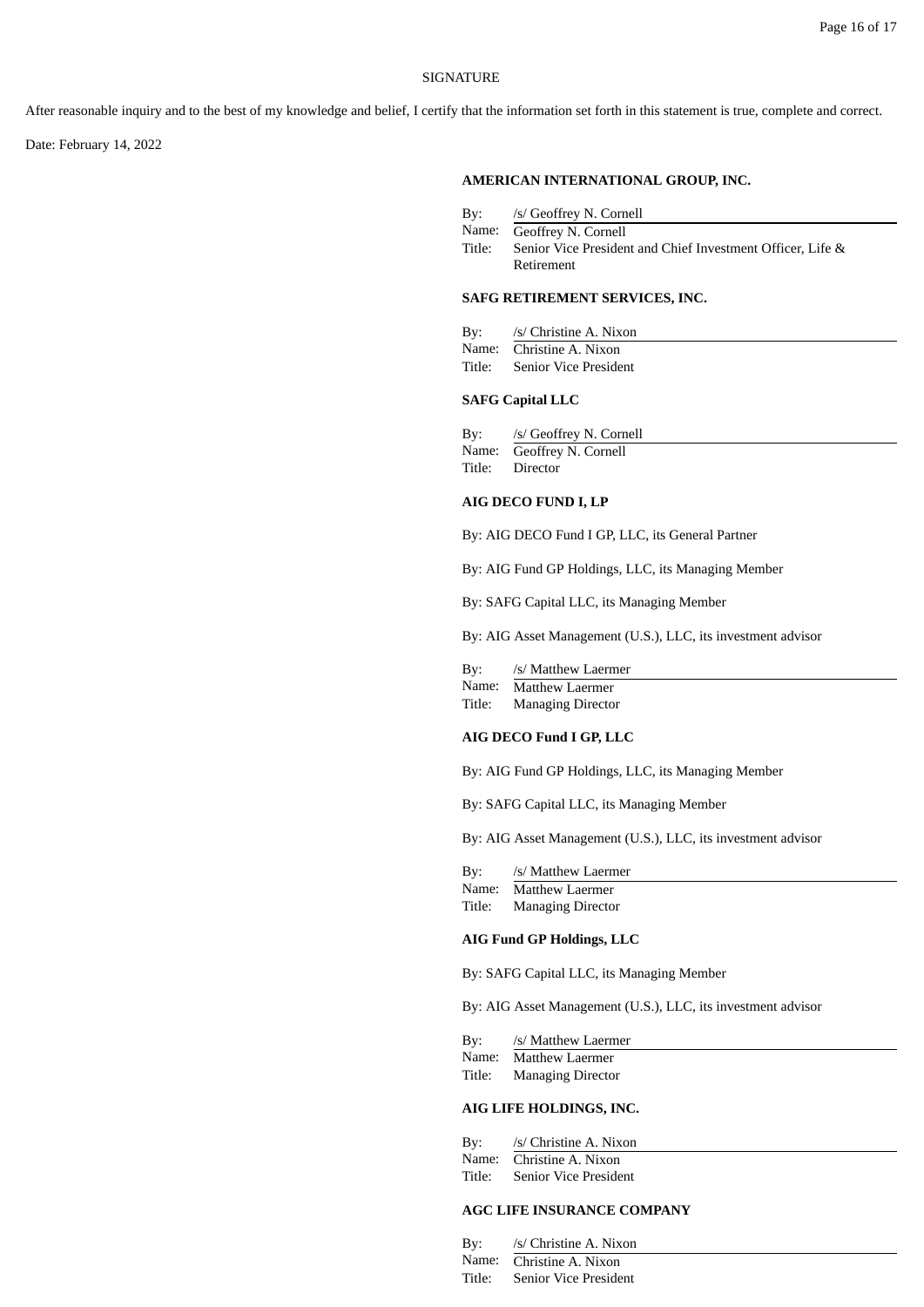### **THE VARIABLE ANNUITY LIFE INSURANCE COMPANY**

| Bv:   | /s/ Christine A. Nixon       |
|-------|------------------------------|
| Name: | Christine A. Nixon           |
|       | Title: Senior Vice President |

### **AMERICAN GENERAL LIFE INSURANCE COMPANY**

By: /s/ Christine A. Nixon Name: Christine A. Nixon Title: Senior Vice President

### **SUNAMERICA ASSET MANAGEMENT, LLC**

By: /s/ Matthew Hackethal Name: Matthew Hackethal Title: Vice President, Chief Compliance Officer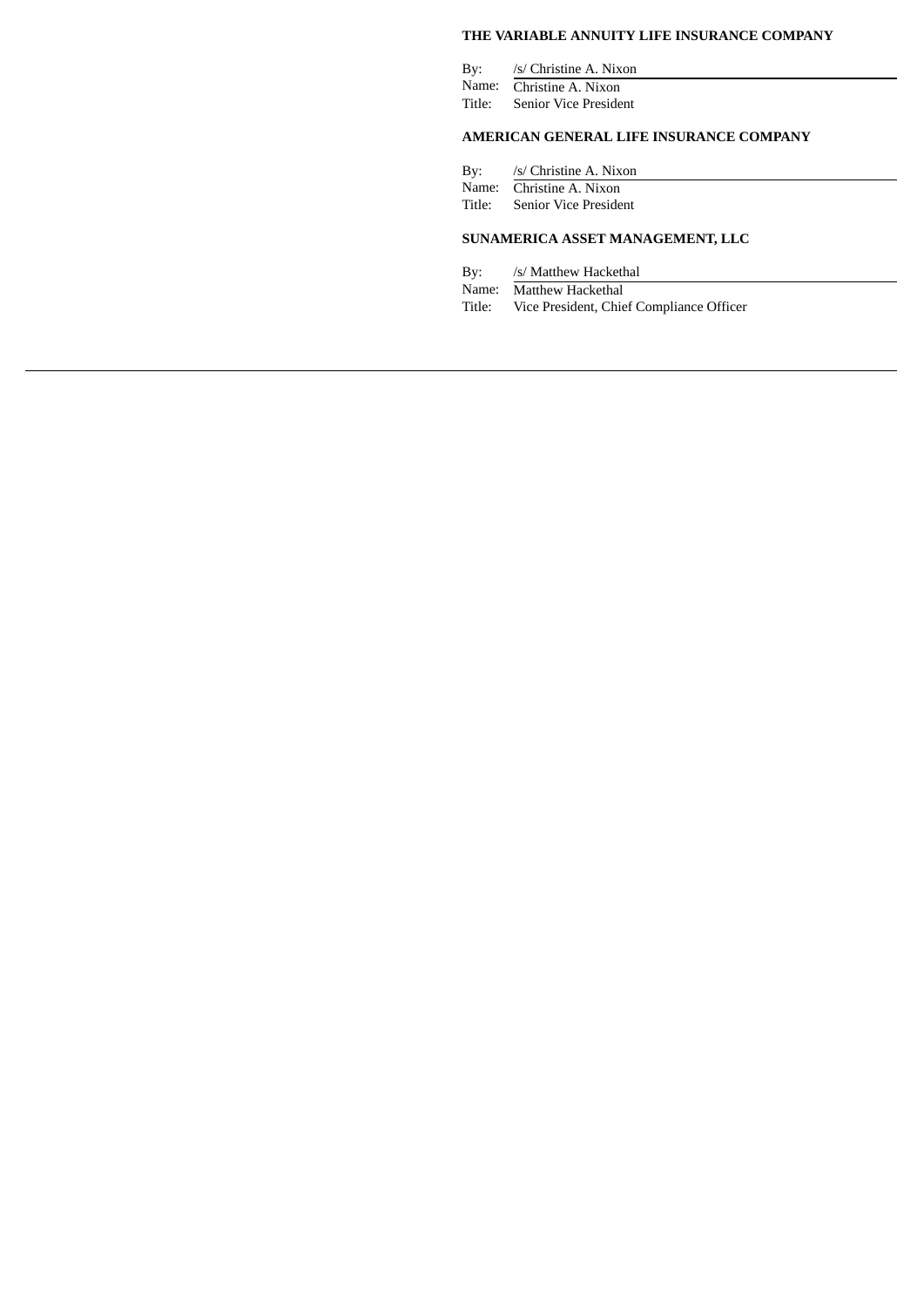### EXHIBIT INDEX

- Exhibit 99.1 Identification and Classification of the Subsidiaries Which Acquired the Security Being Reported on by the Parent Holding Company
- Exhibit 99.2 Agreement of Joint Filing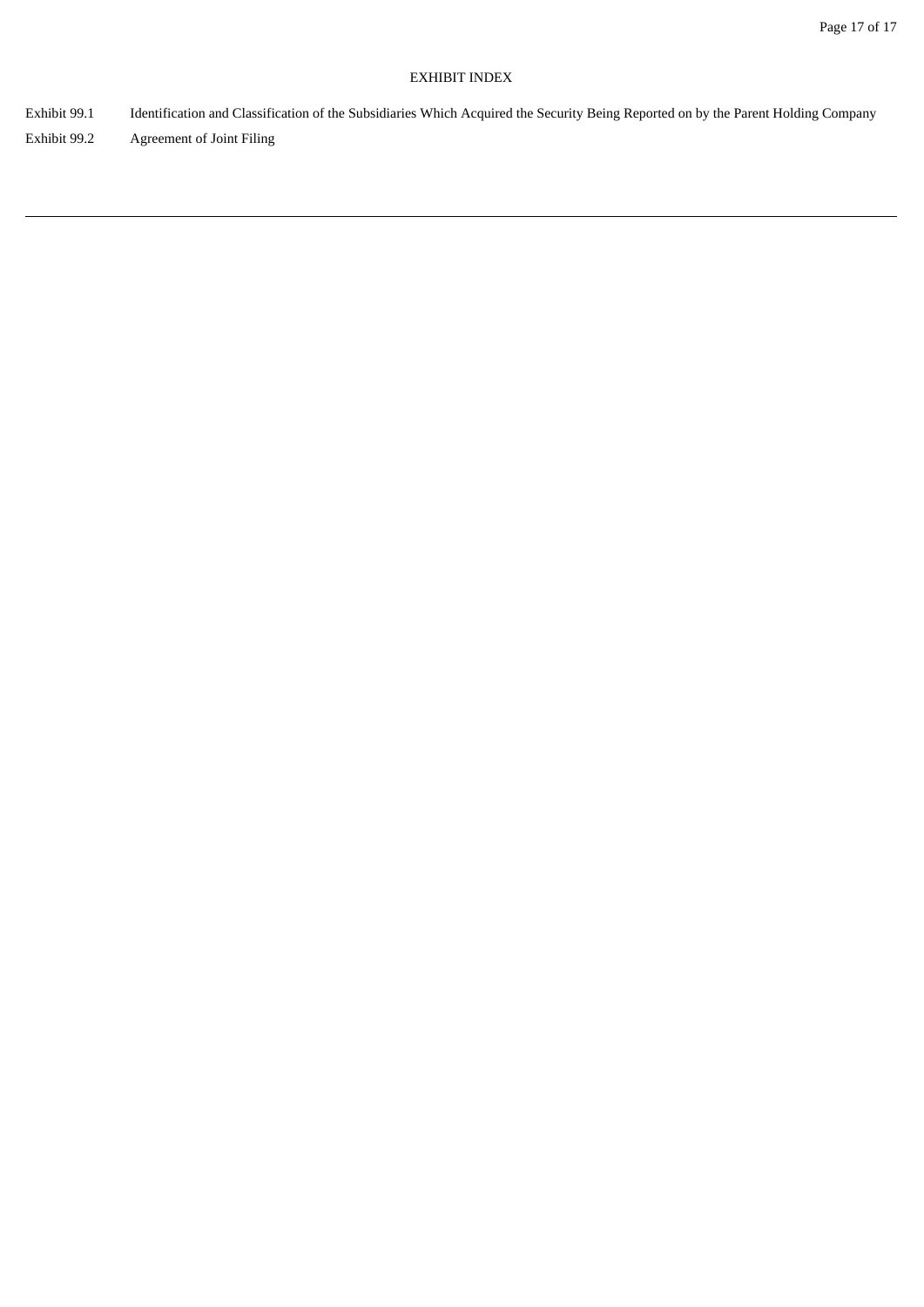IDENTIFICATION AND CLASSIFICATION OF THE SUBSIDIARY WHICH ACQUIRED THE SECURITY BEING REPORTED ON BY THE PARENT HOLDING COMPANY.

American International Group, Inc. — Subsidiary Information

SAFG Retirement Services, Inc.:

A parent holding company or control person in accordance with  $\S 240.13d-1(b)(1)(ii)(G)$ 

Category Symbol: HC

SAFG Capital LLC:

A parent holding company or control person in accordance with  $\S 240.13d-1(b)(1)(ii)(G)$ 

Category Symbol: HC

AIG Fund GP Holdings, LLC:

A parent holding company or control person in accordance with § 240.13d-1(b)(1)(ii)(G)

AIG DECO Fund I GP, LLC:

A parent holding company or control person in accordance with § 240.13d-1(b)(1)(ii)(G)

AIG DECO Fund I, LP:

A parent holding company or control person in accordance with § 240.13d-1(b)(1)(ii)(G)

AIG Life Holdings, Inc.:

A parent holding company or control person in accordance with § 240.13d-1(b)(1)(ii)(G)

Category Symbol: HC

The Variable Annuity Life Insurance Company:

Insurance company as defined in Section 3(a)(19) of the Act (15 U.S.C. 78c)

Category Symbol: IC

AGC Life Insurance Company:

Insurance company as defined in Section 3(a)(19) of the Act (15 U.S.C. 78c)

Category Symbol: IC

American General Life Insurance Company:

Insurance company as defined in Section 3(a)(19) of the Act (15 U.S.C. 78c)

Category Symbol: IC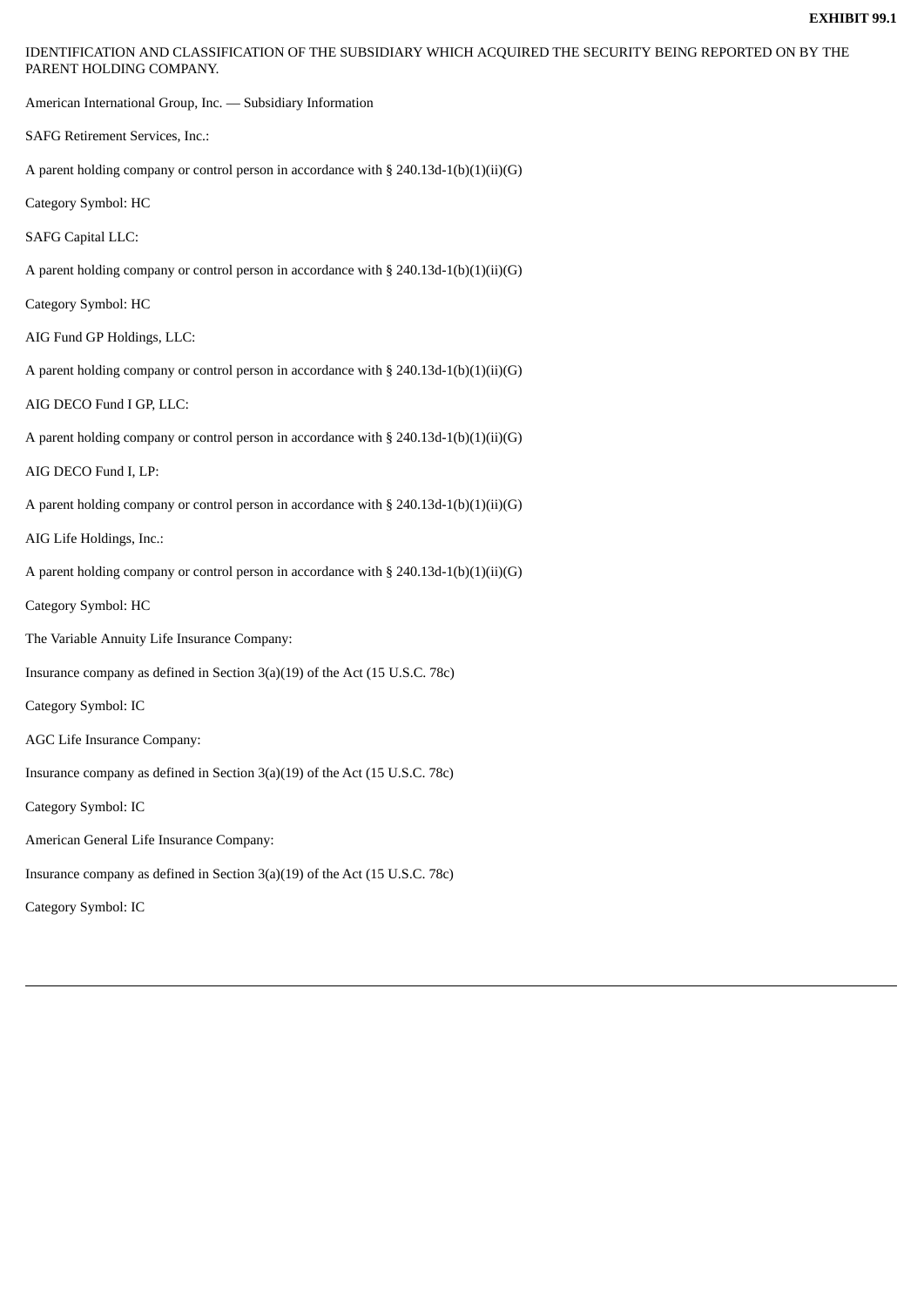#### AGREEMENT OF JOINT FILING

In accordance with Rule 13d-1(k), promulgated under the Securities Exchange Act of 1934, as amended, each of the undersigned hereby agrees to the joint filing on behalf of each of them of a Statement on Schedule 13G, and any amendments thereto, with respect to the Common Stock of Macy's, Inc. and that this Agreement may be included as an Exhibit to such filing.

Each of the undersigned parties represents and warrants to the others that the information contained in any amendment thereto about it will be true, correct and complete in all material respects and in accordance with all applicable laws. Each of the undersigned parties agrees to inform the others of any changes in such information or of any additional information which would require any amendment to the Schedule 13G and to promptly file such amendment.

Each of the undersigned parties agrees to indemnify the others for any losses, claims, liabilities or expenses (including reasonable legal fees and expenses) resulting from, or arising in connection with, the breach by such party of any representations, warranties or agreements in this Agreement.

This Agreement may be executed in any number of counterparts, each of which shall be deemed to be an original and all of which together shall be deemed to constitute one and the same Agreement.

IN WITNESS WHEREOF, each of the undersigned hereby executes this Agreement as of February 14, 2022

### **AMERICAN INTERNATIONAL GROUP, INC.**

| By     | /s/ Geoffrey N. Cornell   |
|--------|---------------------------|
|        | Name: Geoffrey N. Cornell |
| Title: | Vice President            |

#### **SAFG RETIREMENT SERVICES, INC.**

| By: | /s/ Christine A. Nixon       |
|-----|------------------------------|
|     | Name: Christine A. Nixon     |
|     | Title: Senior Vice President |

#### **SAFG Capital LLC**

| By:    | /s/ Geoffrey N. Cornell   |
|--------|---------------------------|
|        | Name: Geoffrey N. Cornell |
| Title: | Director                  |

#### **AIG DECO FUND I, LP**

By: AIG DECO Fund I GP, LLC, its General Partner

By: AIG Fund GP Holdings, LLC, its Managing Member

By: SAFG Capital LLC, its Managing Member

By: AIG Asset Management (U.S.), LLC, its investment advisor

| By:    | /s/ Matthew Laermer      |
|--------|--------------------------|
|        | Name: Matthew Laermer    |
| Title: | <b>Managing Director</b> |

#### **AIG DECO Fund I GP, LLC**

By: AIG Fund GP Holdings, LLC, its Managing Member

By: SAFG Capital LLC, its Managing Member

By: AIG Asset Management (U.S.), LLC, its investment advisor

By: /s/ Matthew Laermer

Name: Matthew Laermer Title: Managing Director

#### **AIG Fund GP Holdings, LLC**

By: SAFG Capital LLC, its Managing Member

By: AIG Asset Management (U.S.), LLC, its investment advisor

By: /s/ Matthew Laermer

Name: Matthew Laermer Title: Managing Director

### **AIG LIFE HOLDINGS, INC.**